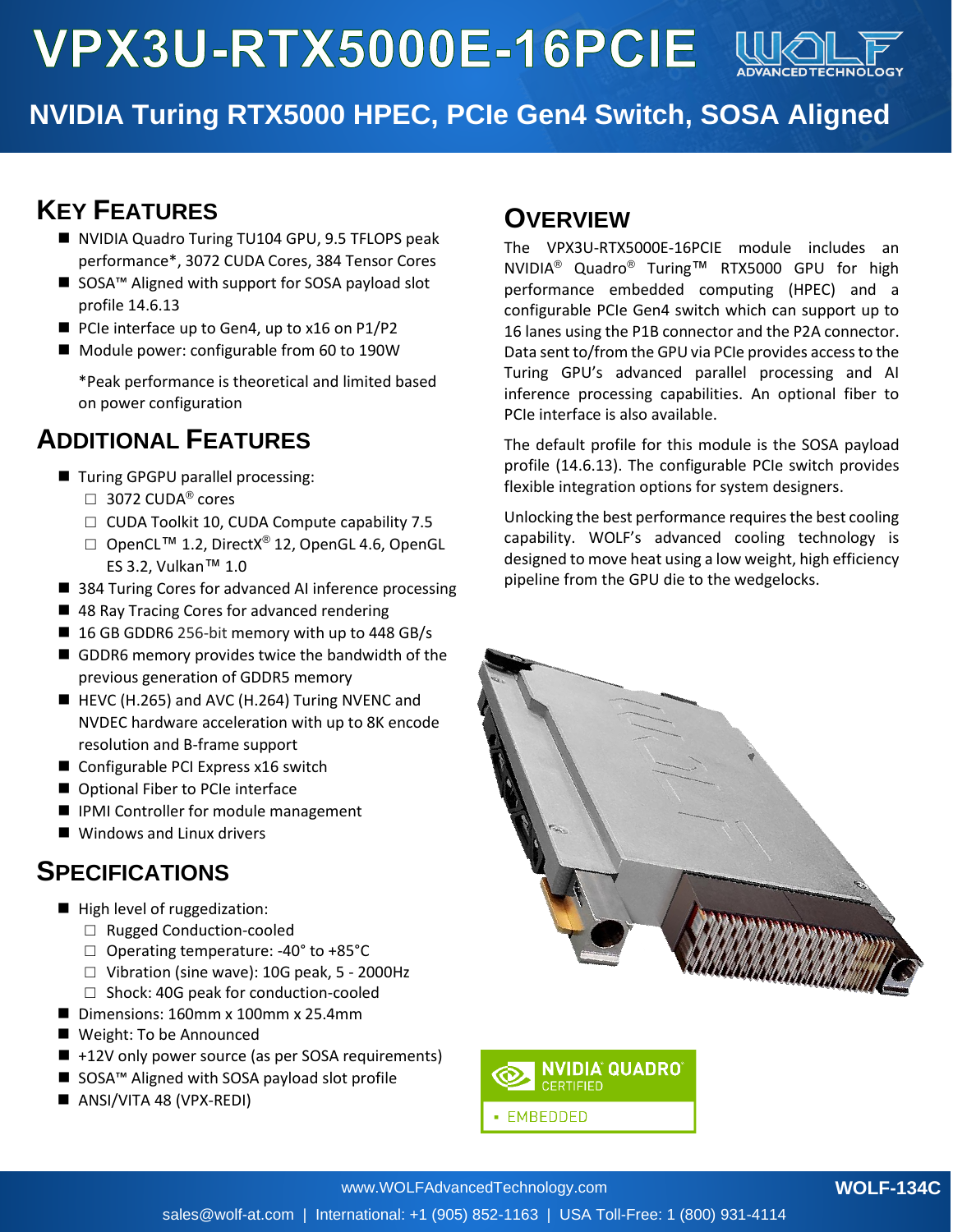

### **DESIGNED FOR SOSA ALIGNED SYSTEMS**

The Sensor Open System Architecture (SOSA) framework is an open standard electronic architecture intended to ensure component interoperability. The SOSA requirements refer extensively to the VITA VPX standards, while limiting some of the VITA options, and requiring some of the VITA recommendations.

This 3U VPX module has been designed as a SOSA aligned module which supports SOSA payload slot profile SLT3-PAY-1F1U1S1S1U1U4F1J-14.6.13-0. This slot profile allows P1B and P2A to be used to carry expansion plane data, up to 32 pairs. As per the requirements of this slot profile P2B is unpopulated. It is also possible to support slot profile 14.6.11 by depopulating P2A.

The PCIe switch is configurable providing system designers with the flexibility needed to meet their needs. Please contact WOLF to discuss your system level requirements.

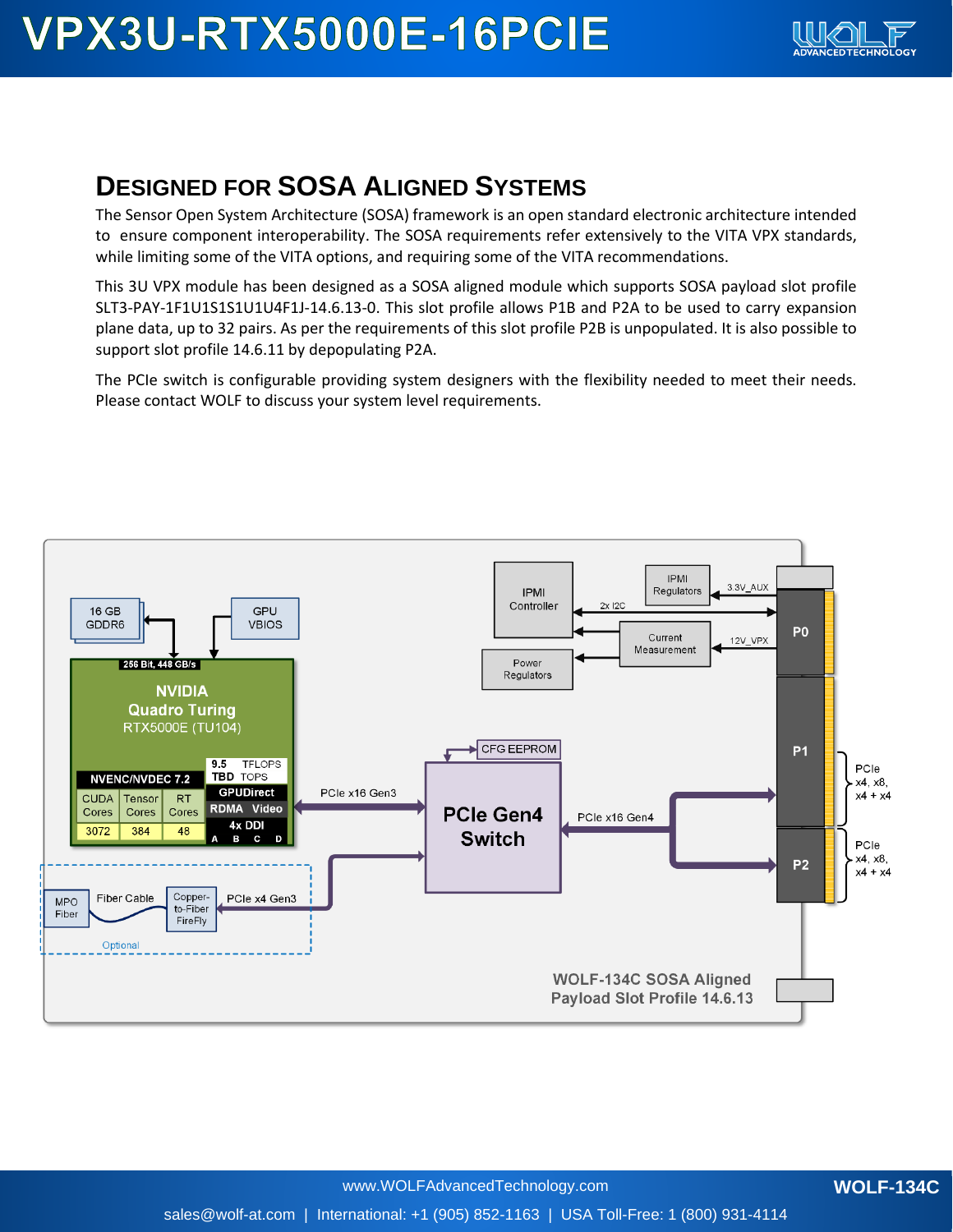

### **NVIDIA TURING STREAMING MULTIPROCESSOR (SM)**

The NVIDIA Turing architecture provides a 50% improvement in delivered performance per CUDA core compared to the Pascal generation. This is due to the new Turing Streaming Multiprocessor's independent integer datapath, allowing execution of concurrent integer and floating-point instructions, and the redesigned memory path which provides two times the bandwidth and more than two times the capacity for common workloads.

## **NVIDIA TENSOR CORES FOR ARTIFICIAL INTELLIGENCE AND HPC**

Tensor Cores are designed to speed up the tensor / matrix computations used for deep learning neural network training and inferencing operations. Turing GPUs include a new version of the Tensor Core design that has been enhanced for inferencing. Turing Tensor Cores add new INT8 and INT4 precision modes for inferencing workloads that can tolerate quantization and do not require FP16 precision.

NVIDIA provides CUDA-X AI and CUDA-X HPC libraires which are specialized libraires built on top of CUDA. They have been designed to work with NVIDIA Tensor Core GPUs to provide the tools needed to accelerate

### **FAST GDDR6 MEMORY**

Getting data into and out of a high performance GPU requires fast graphics memory to ensure that the memory does not become a system bottleneck. In moving from GDDR5 to GDDR6 the number of data transfers per clock cycle doubled from two to four, and memory chips can be read in dual-channel modes rather than just single channel modes. The newer GDDR6 memory does all of this while also slightly reducing the memory's average power consumption compared to using GDDR5 memory.

NVIDIA also uses memory compression technology, especially data color compression for reducing the amount of graphical information that needs to be transmitted. With Turing and the GDDR6 memory the latest generation compression technology provides a 20 to 30% memory compression efficiency increase.

## **HARDWARE ACCELERATED VIDEO ENCODE / DECODE**

The RTX5000E chip includes the latest generation video encode/decode hardware acceleration engine (version 7.2). This adds support for HEVC (H.265) 8K encoding at 30 fps and B-Frame support. It also provides up to 25% bitrate savings for HEVC and up to 15% bitrate savings for AVC (H.264). Using the Turing encoding engine for video encoding provides an efficient, high quality method to achieve real time 8K and 4K encoding without burdening the system CPU.

As with previous versions of the encoding engine, NVENC supports CBR and VBR rate control, programmable intra-refresh for error resiliency, and a motion estimation (ME) only mode. The NVIDIA Video Codec SDK provides a complete set of APIs, samples and documentation for hardware accelerated video encode and decode on Windows and Linux.